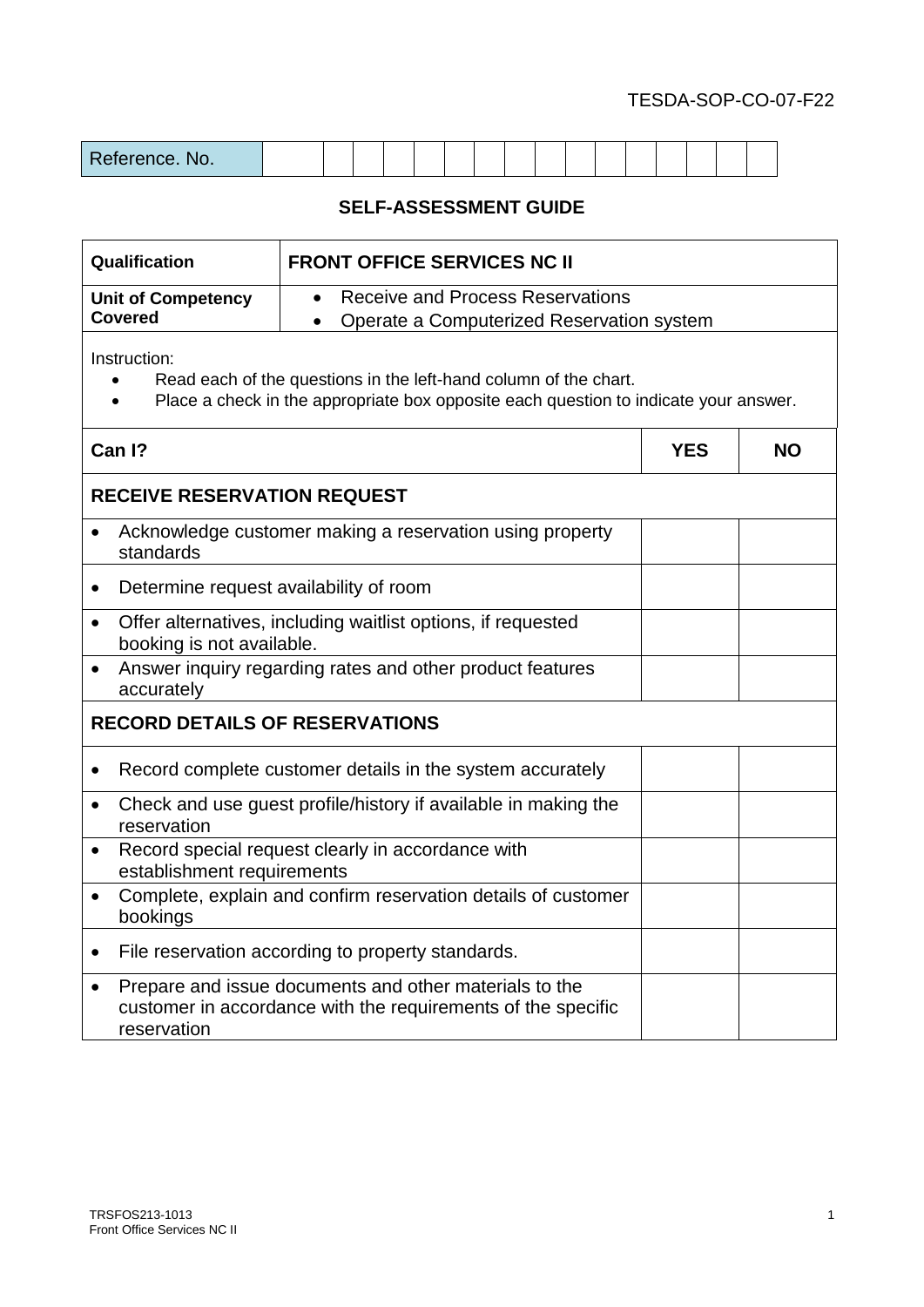|           | <b>UPDATE RESERVATIONS</b>                                                                                                                                                                                                     |       |  |
|-----------|--------------------------------------------------------------------------------------------------------------------------------------------------------------------------------------------------------------------------------|-------|--|
|           | Record or update reservation payments and deposits of the<br>reservation accurately in accordance with the property<br>standards                                                                                               |       |  |
|           | Receive, process and record amendments and cancellations<br>of reservations in accordance with customer request and<br>property standards.                                                                                     |       |  |
|           | <b>ADVISE OTHERS ON RESERVATION DETAILS</b>                                                                                                                                                                                    |       |  |
|           | Communicate general and specific customer requirements<br>and reservation details to appropriate departments and<br>colleagues.                                                                                                |       |  |
|           | Address follow up on customer requests and ensures that all<br>specific requirements in his reservation details are prior to<br>guest arrival.                                                                                 |       |  |
|           | <b>OPERATE COMPUTERIZE RESERVATION SYSTEM BASED ON PROPETY</b><br><b>STANDARDS</b>                                                                                                                                             |       |  |
|           | Access and accurately interprets reservation system                                                                                                                                                                            |       |  |
|           | Use all system features to access a range of information                                                                                                                                                                       |       |  |
|           | <b>CREATE AND PROCESS RESERVATIONS</b>                                                                                                                                                                                         |       |  |
|           | Check availability of the required booking in accordance with<br>the system functions and requirements                                                                                                                         |       |  |
| $\bullet$ | Create new reservations using the format required by the<br>computerized system.                                                                                                                                               |       |  |
|           | Retrieve bookings using the format required by the computer<br>system                                                                                                                                                          |       |  |
|           | Record, update and store amendments                                                                                                                                                                                            |       |  |
|           | Download and prints reservation details.                                                                                                                                                                                       |       |  |
|           | <b>SEND AND RECEIVE RESERVATION COMMUNICATIONS</b>                                                                                                                                                                             |       |  |
|           | Create internal communications using the required features of<br>the system                                                                                                                                                    |       |  |
|           | I agree to undertake assessment in the knowledge that information gathered will only be<br>used for professional development purposes and can only be accessed by concerned<br>assessment personnel and my manager/supervisor. |       |  |
|           |                                                                                                                                                                                                                                | Date: |  |
|           | <b>Candidate's Name and Signature:</b>                                                                                                                                                                                         |       |  |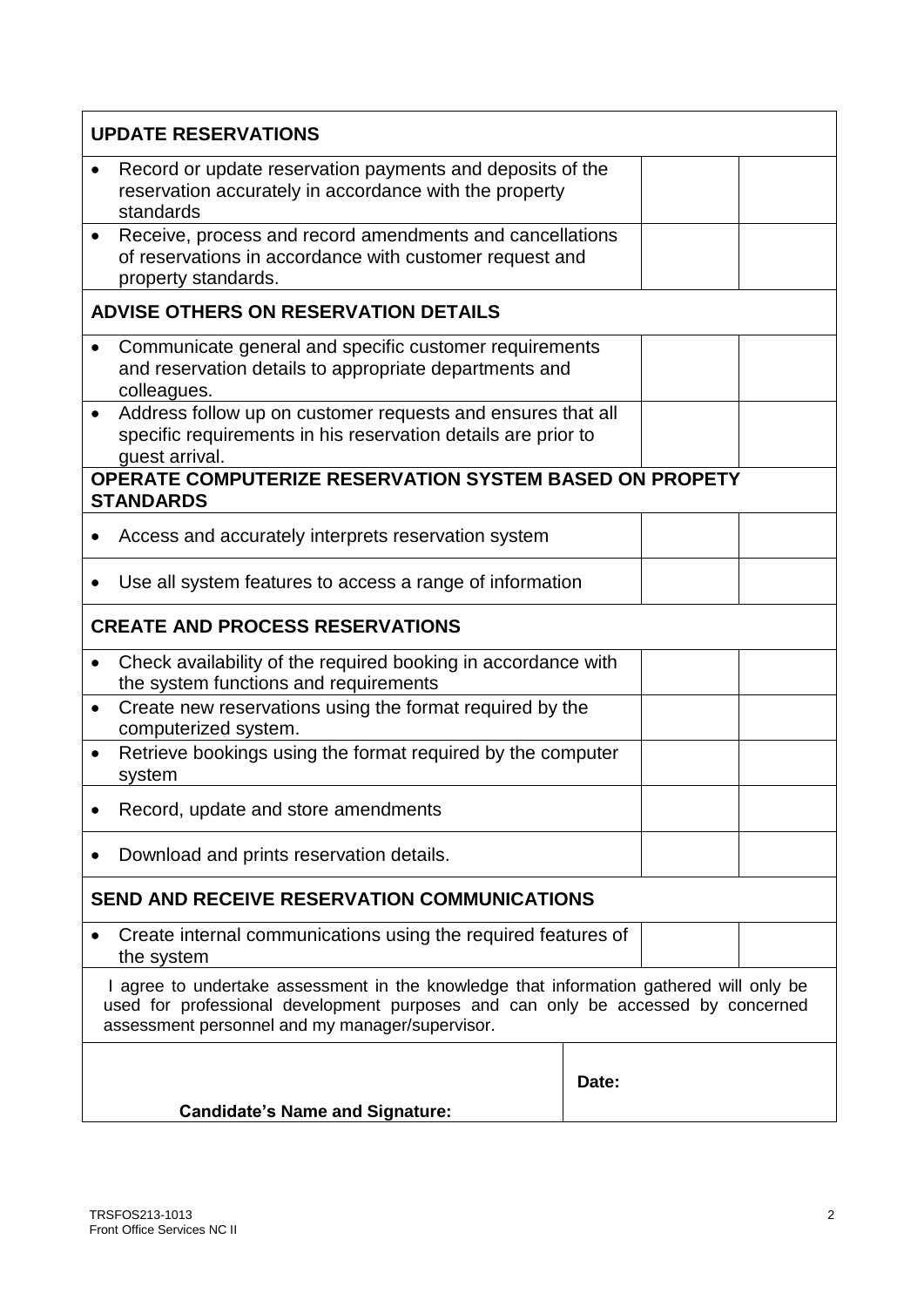| Reference. No. |  |  |  |  |  |  |  |  |  |  |  |  |  |  |  |  |
|----------------|--|--|--|--|--|--|--|--|--|--|--|--|--|--|--|--|
|----------------|--|--|--|--|--|--|--|--|--|--|--|--|--|--|--|--|

| Qualification                                                                         | <b>FRONT OFFICE SERVICES NC II</b>                                                                                                                       |            |           |  |  |  |  |
|---------------------------------------------------------------------------------------|----------------------------------------------------------------------------------------------------------------------------------------------------------|------------|-----------|--|--|--|--|
| <b>Unit of Competency</b><br><b>Covered</b>                                           | Provide accommodation reception services<br>$\bullet$                                                                                                    |            |           |  |  |  |  |
|                                                                                       | Provide concierge services                                                                                                                               |            |           |  |  |  |  |
| Instruction:                                                                          | Read each of the questions in the left-hand column of the chart.<br>Place a check in the appropriate box opposite each question to indicate your answer. |            |           |  |  |  |  |
| Can I?                                                                                |                                                                                                                                                          | <b>YES</b> | <b>NO</b> |  |  |  |  |
|                                                                                       | <b>PREPARE RECEPTION AREA FOR GUEST ARRIVAL</b>                                                                                                          |            |           |  |  |  |  |
| necessary equipment.                                                                  | Prepare and checks functionality of reception area and all                                                                                               |            |           |  |  |  |  |
|                                                                                       | Check and review daily arrival details prior to quests arrival                                                                                           |            |           |  |  |  |  |
|                                                                                       | Allocate rooms in accordance with guest requirements                                                                                                     |            |           |  |  |  |  |
| Follow up uncertain arrivals or reservations in accordance<br>with property standards |                                                                                                                                                          |            |           |  |  |  |  |
|                                                                                       | Compile and distribute arrival list to relevant personnel.                                                                                               |            |           |  |  |  |  |
| $\bullet$                                                                             | Inform colleagues on special situations in a timely manner.                                                                                              |            |           |  |  |  |  |
| <b>WELCOME AND REGISTER GUEST</b>                                                     |                                                                                                                                                          |            |           |  |  |  |  |
| Welcome guests<br>$\bullet$                                                           |                                                                                                                                                          |            |           |  |  |  |  |
| Confirm reservation details with guest                                                |                                                                                                                                                          |            |           |  |  |  |  |
|                                                                                       | Register guests with or without reservations according to<br>establishment systems and procedures                                                        |            |           |  |  |  |  |
|                                                                                       | Apply correct accounting procedures                                                                                                                      |            |           |  |  |  |  |
| Issue room key/electronic cards, guest mail and<br>messages to guest.                 |                                                                                                                                                          |            |           |  |  |  |  |
| discrepancies in guest arrivals.                                                      | Follow procedures where rooms are not immediately available<br>or overbooking has occurred Monitors and reports                                          |            |           |  |  |  |  |
| property standards.                                                                   | Monitor and reports guest arrivals and discrepancies between<br>actual and expected arrivals are reported in accordance with                             |            |           |  |  |  |  |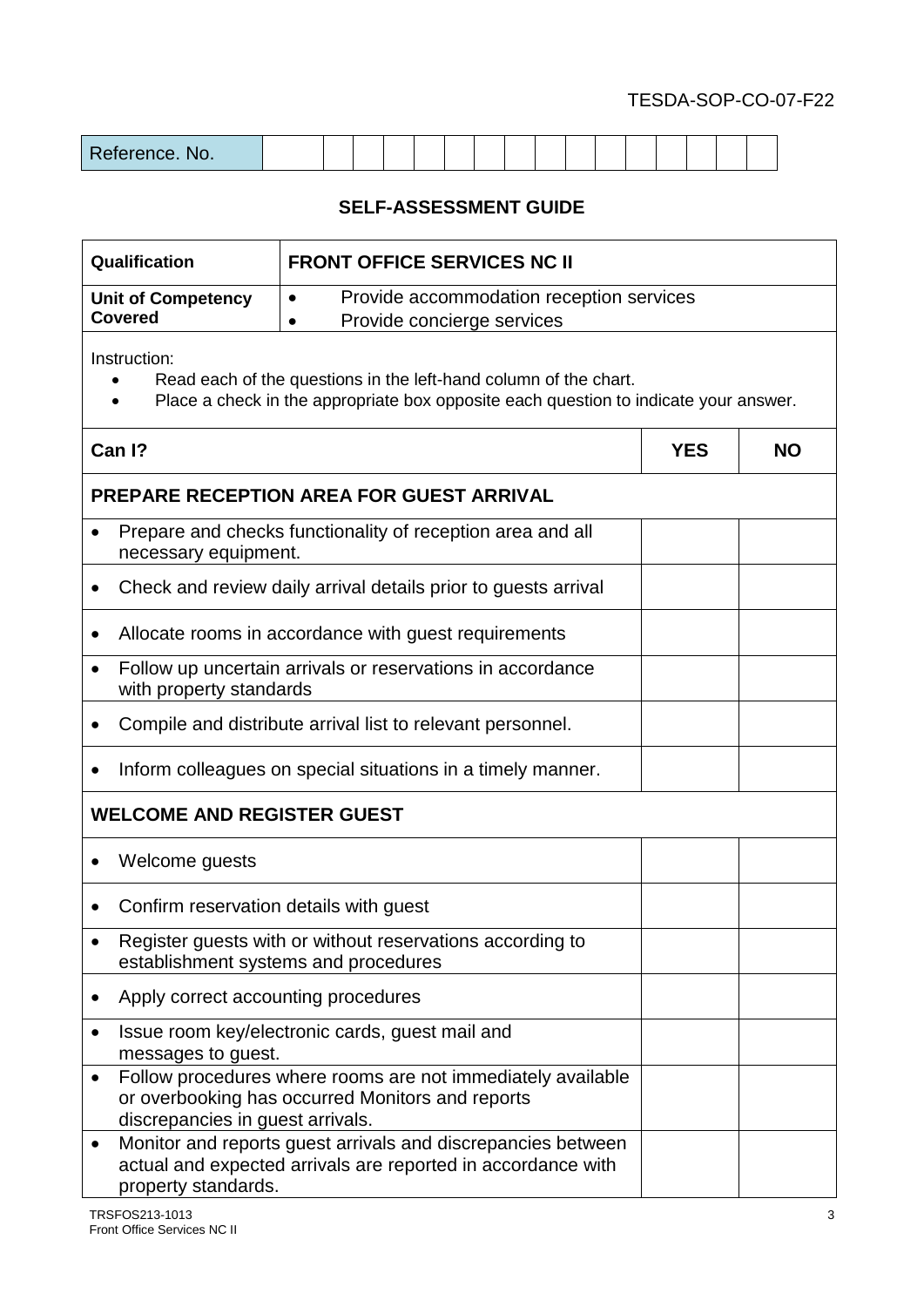|           | <b>PERFORM "DURING STAY" FUNCTIONS</b>                                                                    |
|-----------|-----------------------------------------------------------------------------------------------------------|
|           | Address all guest requests during in-stay according to<br>property standards.                             |
|           | Respond promptly to inquiries to guests' satisfaction.                                                    |
|           | <b>ORGANIZE GUEST DEPARTURE</b>                                                                           |
|           | Review and check departure list.                                                                          |
|           | Gather information on departing guests from other<br>departments to facilitate the preparation of account |
|           | Facilitate information of departing guest from other<br>departments.                                      |
|           | Generate and explain guests' accounts                                                                     |
|           | Recover key electronic card from guest                                                                    |
|           | Act or refer guest request to appropriate department                                                      |
|           | Process express and group express check outs                                                              |
|           | <b>PREPARES FRONT OFFICE RECORDS AND REPORTS</b>                                                          |
|           | Prepare and updates front office records.                                                                 |
| $\bullet$ | Follow establishment policies with regards to room changes,<br>no shows, extensions and early departures  |
|           | <b>HANDLE GUEST ARRIVALS AND DEPARTURE</b>                                                                |
|           | Review expected daily arrivals and departures and requests<br>for major guest movements                   |
|           | Direct guest to appropriate area for registration.                                                        |
|           | Assist guest on luggage                                                                                   |
|           | Escort guest to rooms and where appropriate courteously<br>shows/explains the establishment/room features |
|           | <b>HANDLE GUEST LUGGAGE</b>                                                                               |
|           | Transport and delivering guest luggage to correct location<br>within appropriate timeframes               |
|           | Operate luggage storage systems                                                                           |
|           | Mark and store luggage to allow for easy retrieval                                                        |
|           | Place luggage within the storage system                                                                   |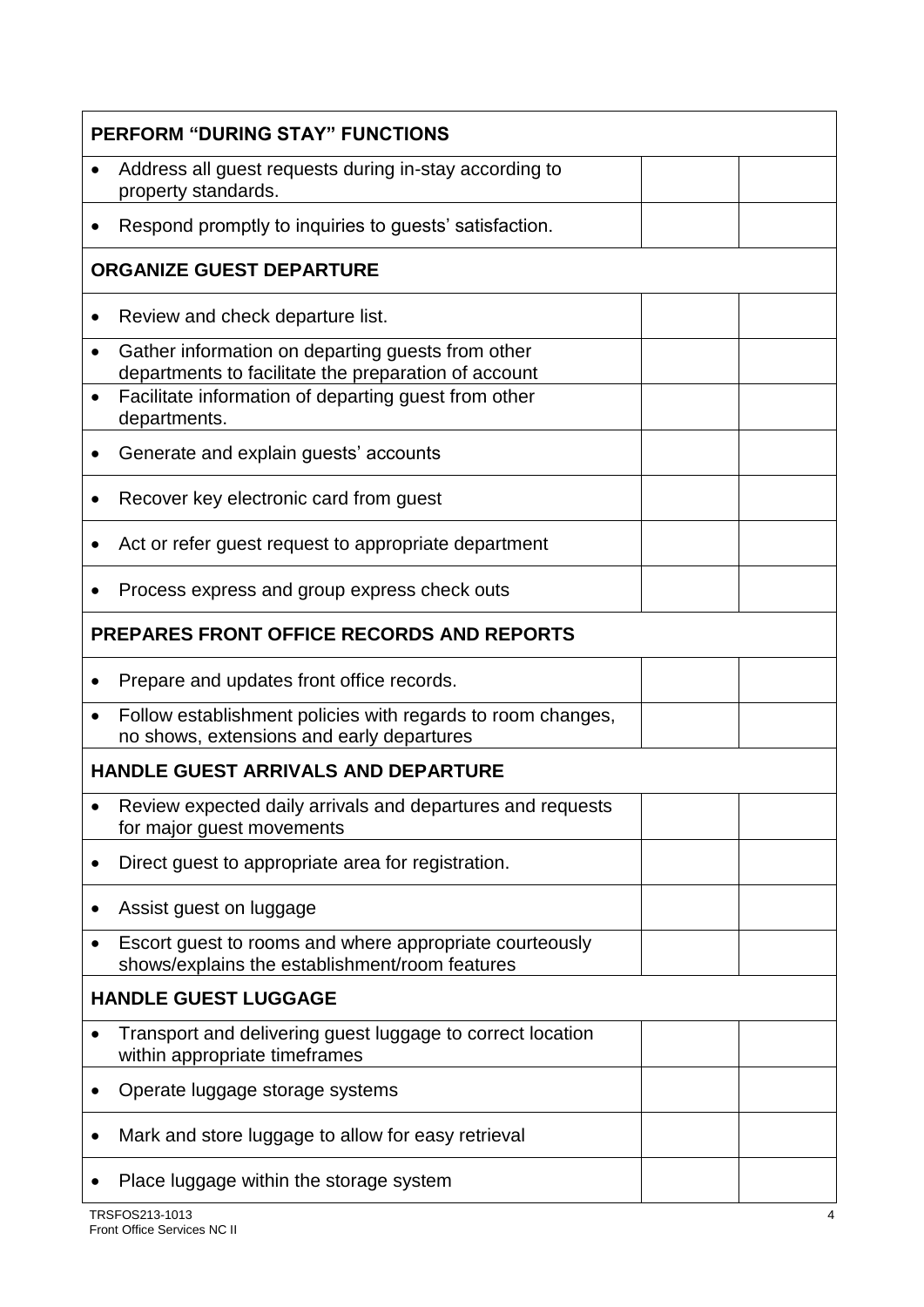|                                                                                                             | <b>RESPOND TO REQUEST FOR CONCIERGE SERVICES</b>                                                                                                                            |  |  |  |  |  |  |  |  |  |
|-------------------------------------------------------------------------------------------------------------|-----------------------------------------------------------------------------------------------------------------------------------------------------------------------------|--|--|--|--|--|--|--|--|--|
| Provide concierge services promptly<br>$\bullet$                                                            |                                                                                                                                                                             |  |  |  |  |  |  |  |  |  |
| Liaise with colleagues and other departments to ensure<br>$\bullet$<br>effective response to quest request. |                                                                                                                                                                             |  |  |  |  |  |  |  |  |  |
| Distribute reports and record to appropriate departments.                                                   |                                                                                                                                                                             |  |  |  |  |  |  |  |  |  |
| assessment personnel and my manager/supervisor.                                                             | I agree to undertake assessment in the knowledge that information gathered will only be<br>used for professional development purposes and can only be accessed by concerned |  |  |  |  |  |  |  |  |  |
| <b>Candidate's Name and Signature:</b>                                                                      | Date:                                                                                                                                                                       |  |  |  |  |  |  |  |  |  |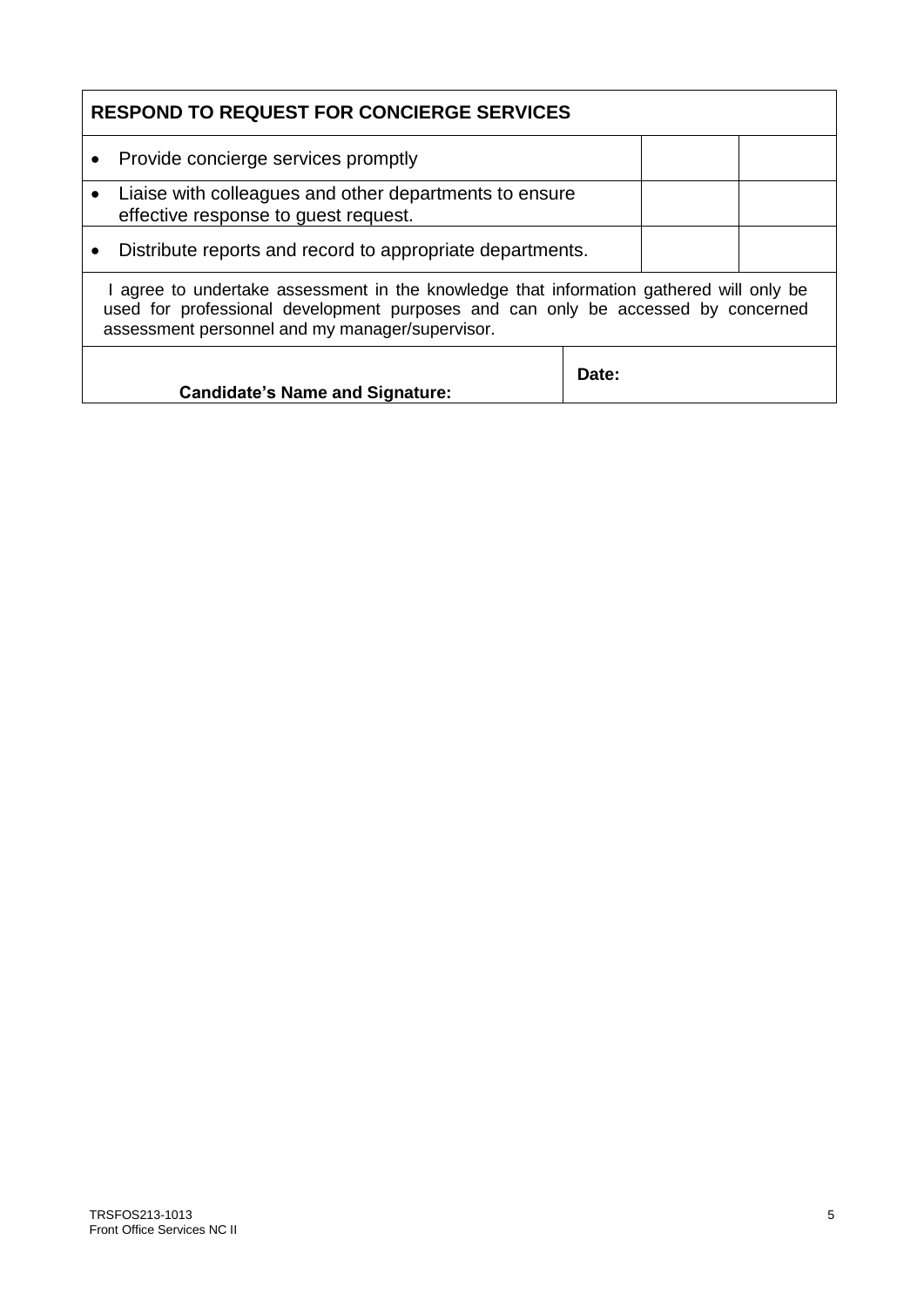| Reference. No. |  |  |  |  |  |  |  |  |  |  |  |  |  |  |  |  |
|----------------|--|--|--|--|--|--|--|--|--|--|--|--|--|--|--|--|
|----------------|--|--|--|--|--|--|--|--|--|--|--|--|--|--|--|--|

| Qualification                                                                                              | <b>FRONT OFFICE SERVICES NC II</b>                                                                                                                                                                                             |            |           |  |  |  |
|------------------------------------------------------------------------------------------------------------|--------------------------------------------------------------------------------------------------------------------------------------------------------------------------------------------------------------------------------|------------|-----------|--|--|--|
| <b>Unit of Competency</b><br><b>Covered</b>                                                                | <b>Conduct night audit</b>                                                                                                                                                                                                     |            |           |  |  |  |
| Instruction:                                                                                               | Read each of the questions in the left-hand column of the chart.<br>Place a check in the appropriate box opposite each question to indicate your answer.                                                                       |            |           |  |  |  |
| Can I?                                                                                                     |                                                                                                                                                                                                                                | <b>YES</b> | <b>NO</b> |  |  |  |
|                                                                                                            | <b>PROCESS INTERNAL FINANCIAL TRANSACTIONS</b>                                                                                                                                                                                 |            |           |  |  |  |
|                                                                                                            | Double check transactions to ensure that they have been<br>posted in the property's computerized system.                                                                                                                       |            |           |  |  |  |
| Identify and reconcile financial and systems discrepancies<br>$\bullet$<br>according to property standards |                                                                                                                                                                                                                                |            |           |  |  |  |
|                                                                                                            | Verify and reconcile room rates and room status.                                                                                                                                                                               |            |           |  |  |  |
|                                                                                                            | Suggest internal financial system and control for<br>improvements in the property's operation.                                                                                                                                 |            |           |  |  |  |
|                                                                                                            | <b>COMPLETE ROUTINE RECORDS AND REPORTS</b>                                                                                                                                                                                    |            |           |  |  |  |
|                                                                                                            | Complete routine and report within designated timelines                                                                                                                                                                        |            |           |  |  |  |
|                                                                                                            | Forward reports to appropriate persons and department                                                                                                                                                                          |            |           |  |  |  |
|                                                                                                            | I agree to undertake assessment in the knowledge that information gathered will only be<br>used for professional development purposes and can only be accessed by concerned<br>assessment personnel and my manager/supervisor. |            |           |  |  |  |
|                                                                                                            | <b>Candidate's Name and Signature:</b>                                                                                                                                                                                         | Date:      |           |  |  |  |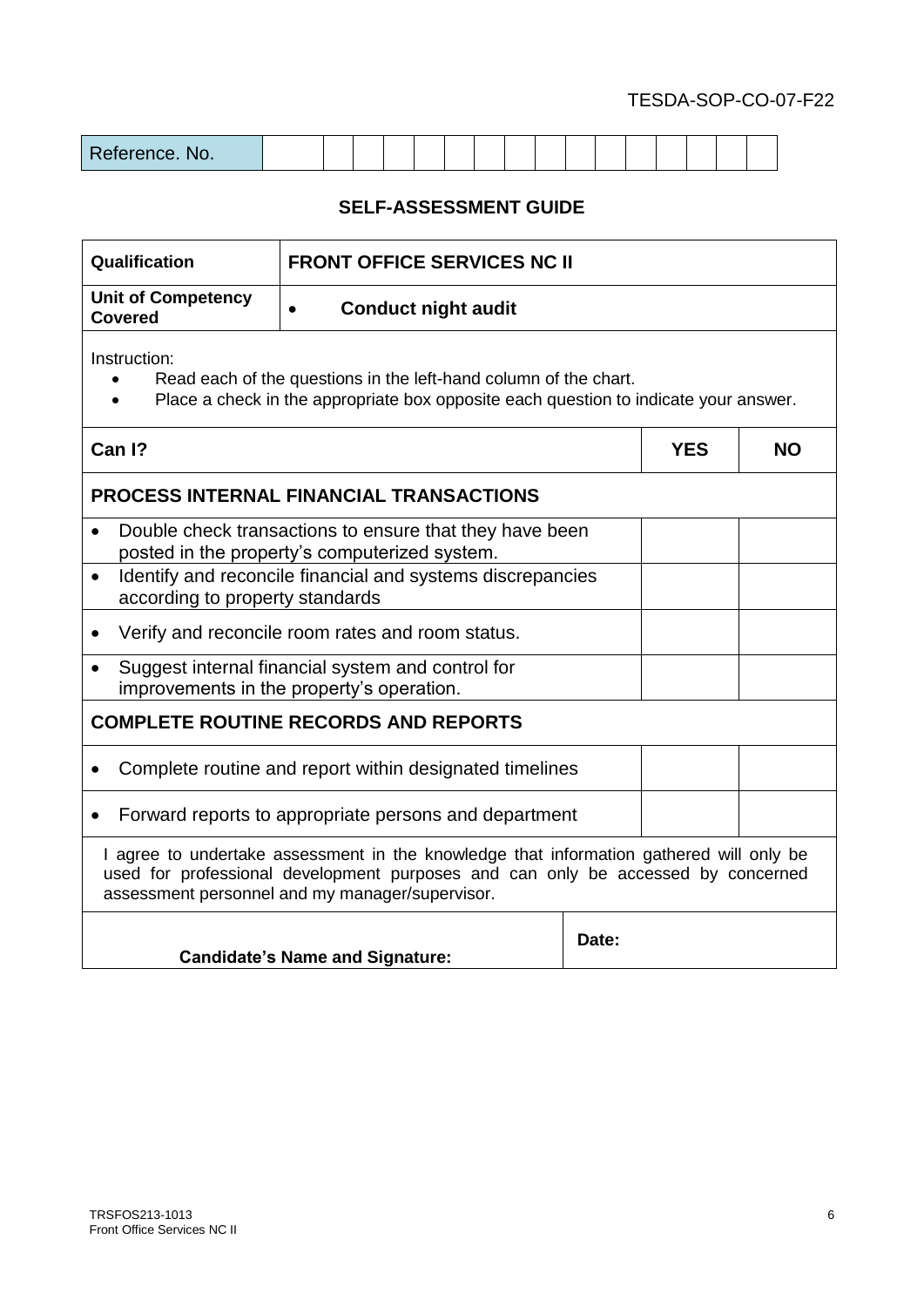| Reference. No. |  |  |  |  |  |  |  |  |  |  |  |  |  |  |  |  |
|----------------|--|--|--|--|--|--|--|--|--|--|--|--|--|--|--|--|
|----------------|--|--|--|--|--|--|--|--|--|--|--|--|--|--|--|--|

| Qualification                                                                                                           | <b>FRONT OFFICE SERVICES NC II</b>                                                                                                                                                                                             |       |            |           |
|-------------------------------------------------------------------------------------------------------------------------|--------------------------------------------------------------------------------------------------------------------------------------------------------------------------------------------------------------------------------|-------|------------|-----------|
| <b>Unit of Competency</b><br><b>Covered</b>                                                                             | <b>Provide club reception services</b>                                                                                                                                                                                         |       |            |           |
| Instruction:                                                                                                            | Read each of the questions in the left-hand column of the chart.<br>Place a check in the appropriate box opposite each question to indicate your answer.                                                                       |       |            |           |
| Can I?                                                                                                                  |                                                                                                                                                                                                                                |       | <b>YES</b> | <b>NO</b> |
|                                                                                                                         | <b>PROVIDE INFORMATION ON CLUB SERVICES AND PROCESS MEMBERSHIPS</b>                                                                                                                                                            |       |            |           |
| $\bullet$<br>according to established standards.                                                                        | Provide accurate advice and information on club services and<br>facilities to customers and club members as required                                                                                                           |       |            |           |
| $\bullet$                                                                                                               | Explain club membership and club rules to the public and<br>members following the standard procedures                                                                                                                          |       |            |           |
| Explain membership application forms; completely filling it out<br>$\bullet$<br>in accordance with enterprise standards |                                                                                                                                                                                                                                |       |            |           |
| $\bullet$<br>standard procedures                                                                                        | Record and maintains membership records according to                                                                                                                                                                           |       |            |           |
| <b>MONITOR ENTRY TO CLUB</b>                                                                                            |                                                                                                                                                                                                                                |       |            |           |
| $\bullet$<br>established cards                                                                                          | Check membership badges/cards in accordance with                                                                                                                                                                               |       |            |           |
| enterprise requirements                                                                                                 | Assist guest to "sign in" accordance with government and                                                                                                                                                                       |       |            |           |
| $\bullet$<br>established policy and procedures                                                                          | Check compliance of members in accordance with                                                                                                                                                                                 |       |            |           |
| $\bullet$                                                                                                               | Refer disputes over entry to club to security, supervisor or<br>other relevant person according to enterprise policy                                                                                                           |       |            |           |
|                                                                                                                         | I agree to undertake assessment in the knowledge that information gathered will only be<br>used for professional development purposes and can only be accessed by concerned<br>assessment personnel and my manager/supervisor. |       |            |           |
|                                                                                                                         | <b>Candidate's Name and Signature:</b>                                                                                                                                                                                         | Date: |            |           |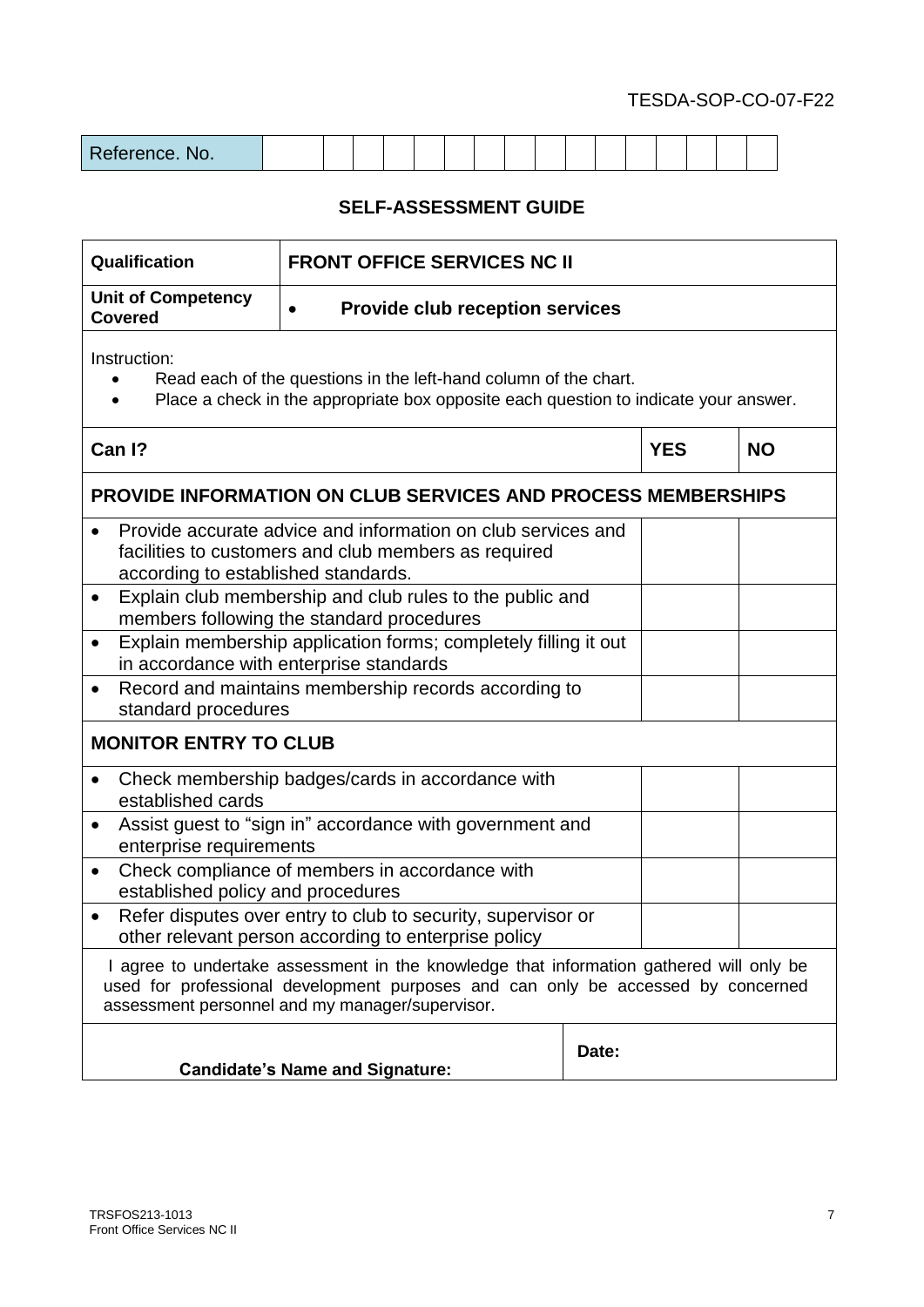| Reference. No. |  |  |  |  |  |  |  |  |  |  |  |  |  |  |  |  |
|----------------|--|--|--|--|--|--|--|--|--|--|--|--|--|--|--|--|
|----------------|--|--|--|--|--|--|--|--|--|--|--|--|--|--|--|--|

| Qualification                                                                                                                                                            | <b>FRONT OFFICE SERVICES NC II</b>                                                                                  |            |           |  |  |  |  |  |  |
|--------------------------------------------------------------------------------------------------------------------------------------------------------------------------|---------------------------------------------------------------------------------------------------------------------|------------|-----------|--|--|--|--|--|--|
| <b>Unit of Competency</b><br><b>Covered</b>                                                                                                                              | <b>Provide club reception services</b>                                                                              |            |           |  |  |  |  |  |  |
| Instruction:<br>Read each of the questions in the left-hand column of the chart.<br>Place a check in the appropriate box opposite each question to indicate your answer. |                                                                                                                     |            |           |  |  |  |  |  |  |
| Can I?                                                                                                                                                                   |                                                                                                                     | <b>YES</b> | <b>NO</b> |  |  |  |  |  |  |
| <b>PREPARE GUEST FOLIO</b>                                                                                                                                               |                                                                                                                     |            |           |  |  |  |  |  |  |
| Check and post late charges and unposted checks with other<br>departments.                                                                                               |                                                                                                                     |            |           |  |  |  |  |  |  |
| Print and ready guest folio to be presented to guest.<br>$\bullet$                                                                                                       |                                                                                                                     |            |           |  |  |  |  |  |  |
| Present guest folio for review and approval.                                                                                                                             |                                                                                                                     |            |           |  |  |  |  |  |  |
| <b>COLLECT CASH, CASH EQUIVALENTS OR NON-CASH TRANSACTIONS</b>                                                                                                           |                                                                                                                     |            |           |  |  |  |  |  |  |
| Accept and counts cash in front of the customer                                                                                                                          |                                                                                                                     |            |           |  |  |  |  |  |  |
| Process credit cards or debit cards according to property<br>$\bullet$<br>standards.                                                                                     |                                                                                                                     |            |           |  |  |  |  |  |  |
| Accept payment of foreign currency according to property<br>standards.                                                                                                   |                                                                                                                     |            |           |  |  |  |  |  |  |
| Process traveler's check is processed according to property<br>standards                                                                                                 |                                                                                                                     |            |           |  |  |  |  |  |  |
| Process other billing settlement using property standards.                                                                                                               |                                                                                                                     |            |           |  |  |  |  |  |  |
| <b>PROCESS RECEIPTS AND PAYMENTS</b>                                                                                                                                     |                                                                                                                     |            |           |  |  |  |  |  |  |
| property standards                                                                                                                                                       | Process cash, cash equivalents or non-cash transactions<br>received from guest is accurately processed according to |            |           |  |  |  |  |  |  |
|                                                                                                                                                                          | Receipts are correctly issued and presented to guest                                                                |            |           |  |  |  |  |  |  |
| standards.                                                                                                                                                               | Record transactions to guest account in the computerized<br>system. Process check out guest based on property       |            |           |  |  |  |  |  |  |
|                                                                                                                                                                          | Perform transactions to the satisfaction of guest and<br>according to property standards.                           |            |           |  |  |  |  |  |  |